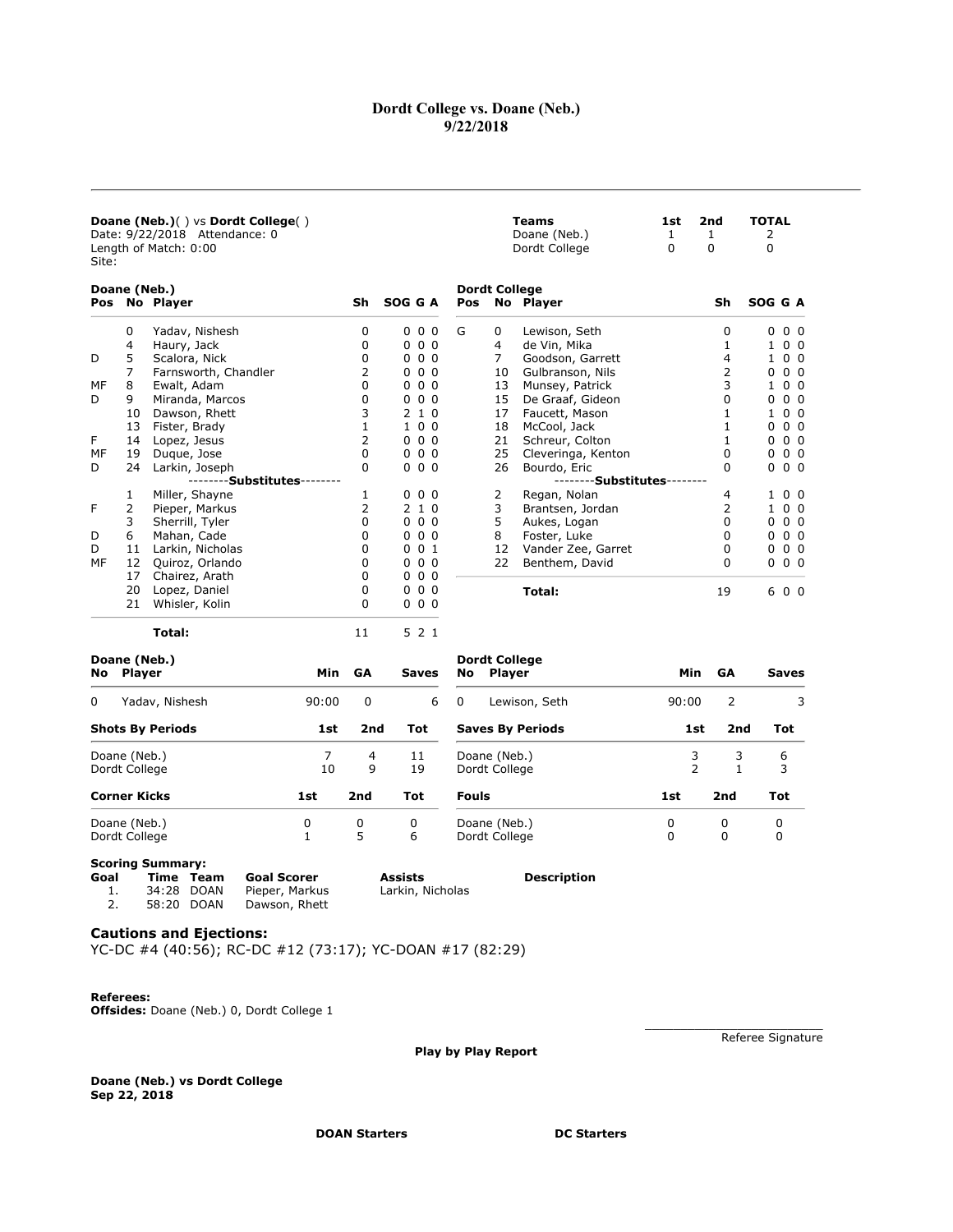| ##       | <b>Name</b>         | <b>Position</b> | ##                  | Name                  | <b>Position</b> |       |
|----------|---------------------|-----------------|---------------------|-----------------------|-----------------|-------|
| $\Omega$ | Nishesh Yadav       | G               | 0                   | Seth LEWISON          | G               |       |
| 4        | Jack Haury          |                 | 4                   | Mika DE VIN           |                 |       |
| 5        | Nick Scalora        |                 | 7                   | Garrett GOODSON       |                 |       |
|          | Chandler Farnsworth |                 | 10                  | Nils GULBRANSON       |                 |       |
| 8        | Adam Ewalt          |                 | 13                  | <b>Patrick MUNSEY</b> |                 |       |
| 9        | Marcos Miranda      |                 | 15                  | Gideon DE GRAAF       |                 |       |
| 10       | <b>Rhett Dawson</b> |                 | 17                  | Mason FAUCETT         |                 |       |
| 13       | <b>Brady Fister</b> |                 | 18                  | Jack MCCOOL           |                 |       |
| 14       | Jesus Lopez         |                 | 21                  | <b>Colton SCHREUR</b> |                 |       |
| 19       | Jose Dugue          |                 | 25                  | Kenton CLEVERINGA     |                 |       |
| 24       | Joseph Larkin       |                 | 26                  | Eric BOURDO           |                 |       |
|          |                     |                 | <b>1st Period</b>   |                       |                 | Score |
|          |                     |                 | <b>Play By Play</b> |                       |                 | (V-H) |

## Clock **Play By Play By Play 6**

| 03:22 | Shot Missed by Brady Fister (DOAN) SAVED by Seth LEWISON          |         |
|-------|-------------------------------------------------------------------|---------|
| 04:18 | Shot Missed by Mika DE VIN (DC) SAVED by Nishesh Yadav            |         |
| 05:31 | SUB: Markus Pieper in for Jack Haury                              |         |
| 07:52 | Shot Missed by Patrick MUNSEY (DC) goes HIGH                      |         |
| 08:32 | Shot Missed by Colton SCHREUR (DC) goes WIDE                      |         |
| 09:07 | Shot Missed by Garrett GOODSON (DC) goes WIDE                     |         |
| 15:23 | Shot Missed by Rhett Dawson (DOAN) SAVED by Seth LEWISON          |         |
| 16:47 | Corner Kick by Garrett GOODSON (DC)                               |         |
| 17:47 | Shot Missed by Garrett GOODSON (DC) goes WIDE                     |         |
| 19:30 | Shot Missed by Nils GULBRANSON (DC) goes WIDE                     |         |
| 20:21 | Shot Missed by Mason FAUCETT (DC) SAVED by Nishesh Yadav          |         |
| 24:05 | Shot Missed by Nils GULBRANSON (DC) goes WIDE                     |         |
| 26:00 | Shot Missed by Jesus Lopez (DOAN) goes WIDE                       |         |
| 28:10 | Shot Missed by Chandler Farnsworth (DOAN) goes HIGH               |         |
| 28:41 | SUB: Tyler Sherrill in for Brady Fister                           |         |
| 31:06 | Shot Missed by Shayne Miller (DOAN) goes WIDE                     |         |
| 31:46 | SUB: Jordan BRANTSEN in for Nils GULBRANSON                       |         |
| 33:28 | Shot Missed by Jesus Lopez (DOAN) goes HIGH                       |         |
| 34:28 | GOAL kicked in by Markus Pieper (DOAN), Assist by Nicholas Larkin | $(1-0)$ |
| 40:14 | SUB: Nolan REGAN in for Garrett GOODSON                           |         |
| 40:14 | SUB: Orlando Quiroz in for Rhett Dawson                           |         |
| 40:56 | Yellow Card on Mika DE VIN (DC)                                   |         |
| 41:04 | Shot Missed by Jordan BRANTSEN (DC) SAVED by Nishesh Yadav        |         |
| 41:14 | Shot Missed by Nolan REGAN (DC) goes HIGH                         |         |
| 42:58 | SUB: Logan AUKES in for Mika DE VIN                               |         |
|       |                                                                   |         |

## End of 1st (DC 0 DOAN 1)

|             | <b>Shots</b>              | <b>SOG</b> | G                 | <b>AST</b> | CК                                     | <b>PKM</b>   | <b>PKA</b> | FL. | YC                    | RC           | <b>BLK</b> | GA          | sv |
|-------------|---------------------------|------------|-------------------|------------|----------------------------------------|--------------|------------|-----|-----------------------|--------------|------------|-------------|----|
| DOAN<br>DC. | 7 3 1 1 0 0 0 0 0 0<br>10 | 3          | $0 \qquad \qquad$ |            | $\begin{array}{ccc} 0 & 1 \end{array}$ | $\mathbf{0}$ |            |     | $0 \qquad 0 \qquad 1$ | $\mathbf{0}$ |            | $0\qquad 0$ |    |

## Play by Play Report

#### Doane (Neb.) vs Dordt College Sep 22, 2018

DOAN Starters:Yadav, Lopez, Fister, Dawson, Pieper, Larkin, Miranda, Scalora, Farnsworth, Duque, Ewalt DC Starters: LEWISON, MCCOOL, FAUCETT, SCHREUR, GOODSON, MUNSEY, VANDER ZEE, REGAN, CLEVERINGA, BOURDO, DE GRAAF

| <b>Clock</b> | 2nd Period<br>Play By Play                                | Score<br>$(V-H)$ |
|--------------|-----------------------------------------------------------|------------------|
| 46:22        | Shot Missed by Patrick MUNSEY (DC) goes WIDE              |                  |
| 48:30        | Shot Missed by Nolan REGAN (DC) goes WIDE                 |                  |
| 50:22        | Shot Missed by Nolan REGAN (DC) goes HIGH                 |                  |
| 51:54        | Shot Missed by Nolan REGAN (DC) SAVED by Nishesh Yadav    |                  |
| 52:59        | Corner Kick by Garrett GOODSON (DC)                       |                  |
| 56:24        | SUB: Jordan BRANTSEN in for Nolan REGAN                   |                  |
| 56:24        | SUB: Cade Mahan in for Jose Dugue                         |                  |
| 57:12        | Shot Missed by Patrick MUNSEY (DC) SAVED by Nishesh Yadav |                  |
| 58:20        | GOAL kicked in by Rhett Dawson (DOAN)                     | $(2-0)$          |
| 59:06        | Shot Missed by Garrett GOODSON (DC) goes WIDE             |                  |
| 61:44        | SUB: Nils GULBRANSON in for Garrett GOODSON               |                  |
| 61:44        | SUB: David BENTHEM in for Gideon DE GRAAF                 |                  |
| 62:45        | Shot Missed by Jordan BRANTSEN (DC) goes WIDE             |                  |
| 65:06        | SUB: Arath Chairez in for Joseph Larkin                   |                  |
| 67:19        | Shot Missed by Markus Pieper (DOAN) SAVED by Seth LEWISON |                  |